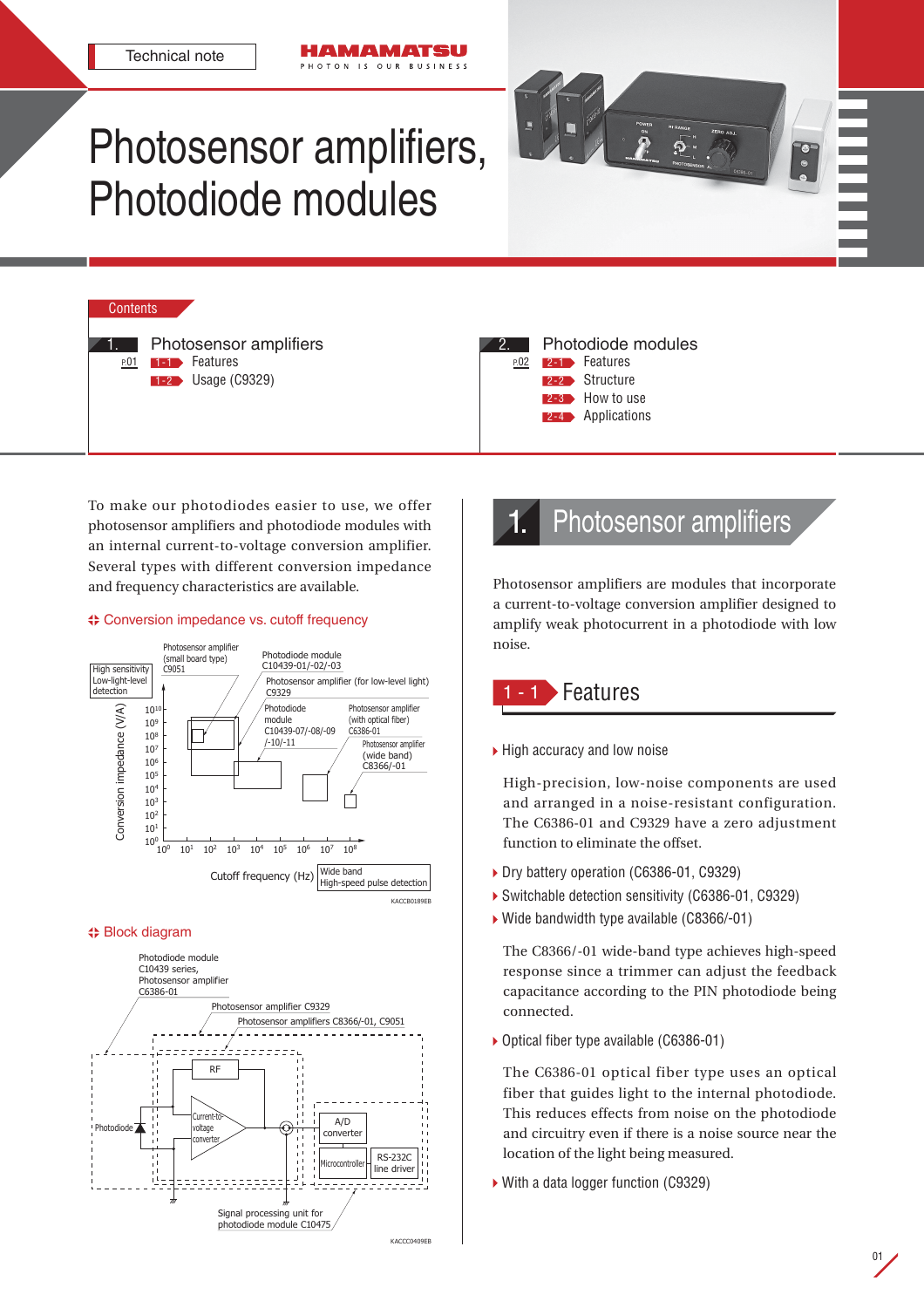[Figure 1-1] Oscilloscope output example of analog signal (C9329)



Vertical axis: 1 V/div., horizontal axis: 400 μs/div. S2281-01 photodiode with BNC connector (Ct=3300 pF typ.), middle range Light source: infrared LED (L9337-01), pulse width: 2 ms Measuring device: TEKTRONIX TDS3034B (BW 20 MHz) Ambient temperature: 25 ˚C, overshoot: approx. 3%



The input section of the C9329 photosensor amplifier is a BNC connector, so use a BNC plug coaxial cable to connect it to a photodiode.

Use a dry battery or AC adapter (supplied) to supply power to the photosensor amplifier.

Analog or digital operation mode is selectable for data output. In analog mode, measurements are made by connecting the output to a measuring device such as an oscilloscope using a BNC plug coaxial cable. In digital mode, digital signals (16 bits) can be obtained by serial connection (RS-232C) to a PC.

#### [Figure 1-2] Connection example (C9329, digital operation mode)



#### [Table 1-1] Hamamatsu photosensor amplifiers

# 2. Photodiode modules

Photodiode modules are high-precision photodetectors that include a Si or InGaAs photodiode together with a current-to-voltage conversion amplifier. The output is an analog voltage and can be easily checked with a voltmeter and the like.

Photodiode modules have a sensitivity range (high/ low) switching function, so a highly accurate output can be obtained by selecting a sensitivity range that matches the light level to be detected.

Hamamatsu also provides a signal processing unit for photodiode module (sold separately) that converts the output of a photodiode module into digital signals. High-resolution digital signals (16 bits) can be obtained by serial connection (RS-232C) to a PC. Measurement data can then easily be stored into the PC using sample software that comes with the signal processing unit. Measurement data can also be stored in the internal memory (data logger function). The controller operates also on dry battery and so can be used easily.

## **- 1 Features**

▶ Internal photodiode

Si photodiode, InGaAs photodiode, InAsSb photovoltaic detector, two-color detector types are available.

- ▶ Voltage output for easy handling
- Selectable sensitivity (high/low range)
- ▶ Compact size
- ▶ Can be mounted on optical bench rod (M4)
- Signal processing unit photodiode module is provided (sold separately).

Measurement data can be easily loaded into a PC using sample software that comes with the signal processing unit.

| Type no.  | Feature                       | Photodiode                                               | Cutoff<br>frequency | Conversion impedance<br>(V/A) | Power supply                                                                    | Output  | Zero adjustment<br>knob |
|-----------|-------------------------------|----------------------------------------------------------|---------------------|-------------------------------|---------------------------------------------------------------------------------|---------|-------------------------|
| C6386-01  | With optical<br>fiber $(1 m)$ | Internally mounted                                       | 10 MHz              | 10 <sup>3</sup>               |                                                                                 | Analog  | Yes                     |
|           |                               |                                                          | 3 MHz               | 10 <sup>4</sup>               | External power supply $(\pm 15 \text{ V})$<br>or dry battery ( $9 V \times 2$ ) |         |                         |
|           |                               |                                                          | 1 MHz               | 10 <sup>5</sup>               |                                                                                 |         |                         |
| C8366/-01 | Wide<br>bandwidth             | Sold separately<br>(high-speed Si PIN photodiode)        | 100 MHz             | 10 <sup>3</sup>               | External power supply<br>(±15 V)                                                | Analog  | <b>No</b>               |
| C9051     | Small board<br>type           | Sold separately<br>(terminal capacitance: 15 nF or less) | 16 Hz               | $10^{8}$                      | AC adapter (12 V)                                                               | Analog  | <b>No</b>               |
| C9329     | For low-level<br>light        | Sold separately<br>(terminal capacitance: 5 nF or less)  | 1600 Hz             | $10^5$ , $10^7$               | AC adapter (12 V)                                                               | Analog  | Yes                     |
|           |                               |                                                          | 16 Hz               | 10 <sup>9</sup>               | or dry battery (9 V)                                                            | Digital |                         |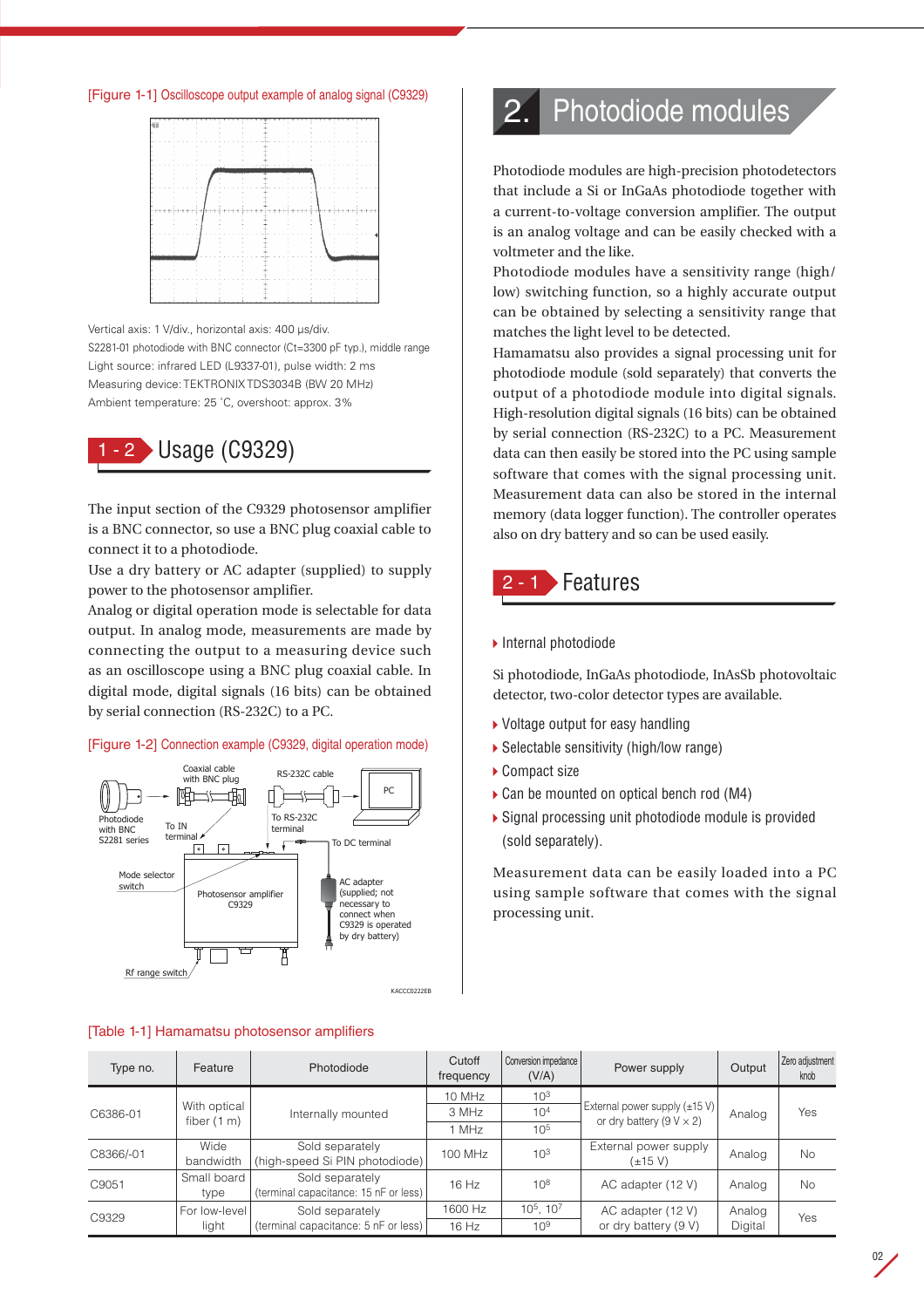

## [Figure 2-1] Block diagram

(a) C10439-01/-02/-03/-07/-08/-09/-10/-11/-14



### (b) C10439-15



# 2 - 3 How to use

#### [Figure 2-2] Connection examples (C10439 series)

#### (a) Connection to DC voltmeter or oscilloscope



KACCC0365EA

#### (b) Connection to signal processing unit for photodiode module



\* Supplied with signal processing unit for photodiode module

KACCC0366EC

| Type no.  | Photodiode | Photosensitive area<br>(mm) | Output | Conversion impedance<br>(V/A)                 | Cutoff frequency                        | Supply voltage                                   |
|-----------|------------|-----------------------------|--------|-----------------------------------------------|-----------------------------------------|--------------------------------------------------|
| C10439-01 |            | $2.4 \times 2.4$            |        |                                               | High gain: 10 Hz<br>Low gain: 1 kHz     | External power                                   |
| C10439-02 | Si         | $5.8 \times 5.8$            |        | High gain: 10 <sup>9</sup><br>Low gain: $107$ |                                         |                                                  |
| C10439-03 |            | $10 \times 10$              |        |                                               |                                         |                                                  |
| C10439-07 |            | $2.4 \times 2.4$            |        | High gain: 10 <sup>6</sup><br>Low gain: $104$ | High gain: 1 kHz<br>Low gain: 100 kHz*  |                                                  |
| C10439-08 |            | $5.8 \times 5.8$            |        |                                               |                                         |                                                  |
| C10439-09 |            | $10 \times 10$              |        |                                               |                                         |                                                  |
| C10439-10 |            | $\phi$ 1                    |        |                                               |                                         |                                                  |
| C10439-11 | InGaAs     | $\phi$ 3                    |        |                                               |                                         |                                                  |
| C10439-14 | InAsSb     | Analog<br>$0.7 \times 0.7$  |        | High gain: $107$<br>Low gain: 10 <sup>6</sup> | High gain: 100 Hz<br>Low gain: 1 kHz    | supply<br>$(\pm 5 \text{ to } \pm 12 \text{ V})$ |
| C10439-15 | Si         | $2.4 \times 2.4$            |        | High gain: 10 <sup>6</sup><br>Low gain: $105$ | High gain: 10 kHz<br>Low gain: 100 kHz* |                                                  |
|           | InGaAs     | $\phi$ 1                    |        |                                               |                                         |                                                  |

#### [Table 2-1] Hamamatsu photodiode modules

\* When output amplitude is 2 Vp-p